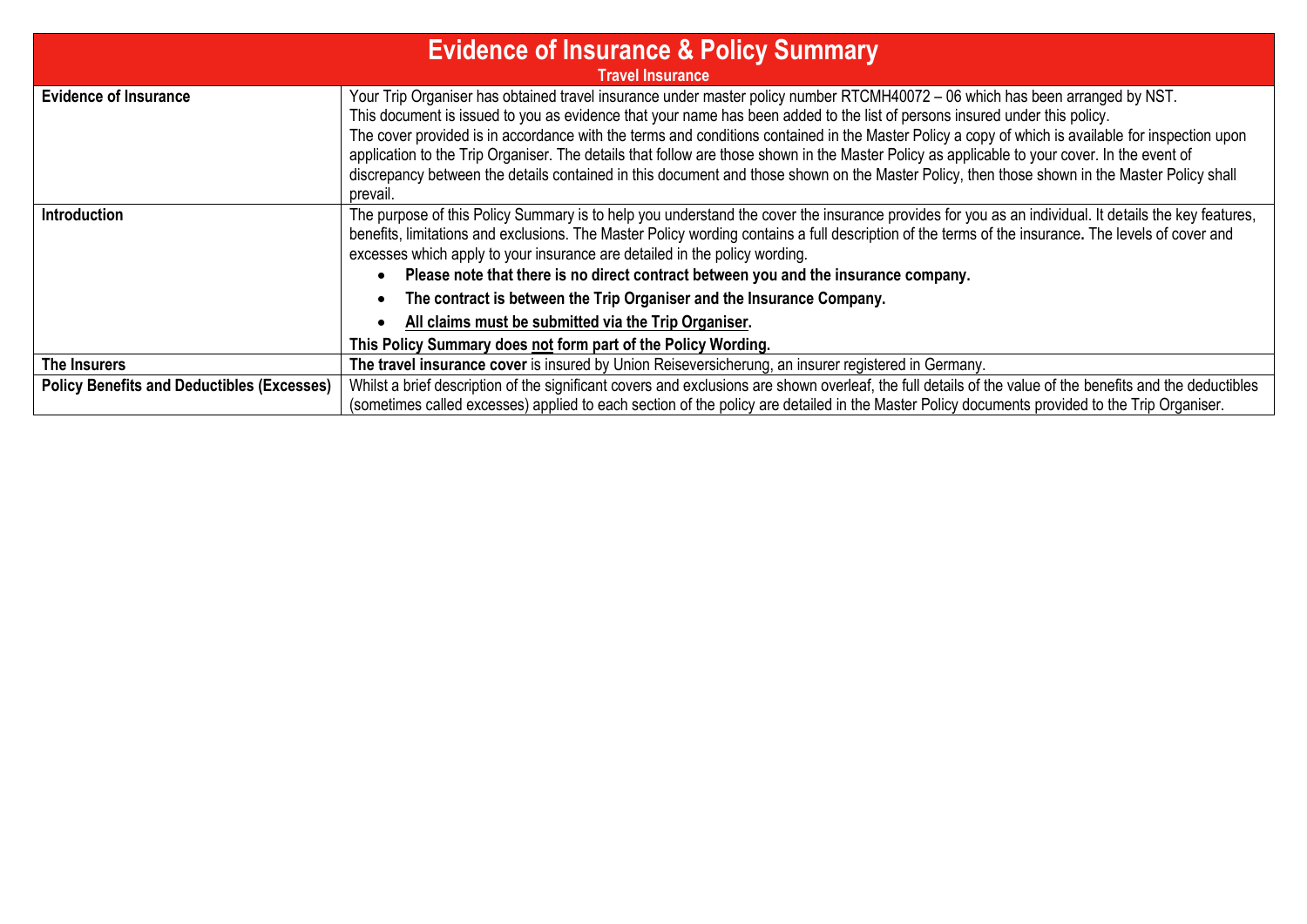| <b>Significant conditions and exclusions</b>                  |                                                                                                                                                                                                                                                                                                                                                                                                                                                                                                                                                                                                                                                                                                                                                                                                                                                                                                                                                                                                                                                                                                                                                                                                                                                                                                                                                                                                                                                                                                                                                                                                                                                |  |  |  |  |
|---------------------------------------------------------------|------------------------------------------------------------------------------------------------------------------------------------------------------------------------------------------------------------------------------------------------------------------------------------------------------------------------------------------------------------------------------------------------------------------------------------------------------------------------------------------------------------------------------------------------------------------------------------------------------------------------------------------------------------------------------------------------------------------------------------------------------------------------------------------------------------------------------------------------------------------------------------------------------------------------------------------------------------------------------------------------------------------------------------------------------------------------------------------------------------------------------------------------------------------------------------------------------------------------------------------------------------------------------------------------------------------------------------------------------------------------------------------------------------------------------------------------------------------------------------------------------------------------------------------------------------------------------------------------------------------------------------------------|--|--|--|--|
| Medical conditions existing prior to paying<br>your deposit   | Your policy may not cover claims arising from your existing health conditions, so you need to tell the insurance company via the Trip Organiser of anything you<br>know that is likely to affect their acceptance of your cover.<br>Please Note: if you are under 18 travelling in the United Kingdom or within Europe your existing health conditions will automatically be covered.<br>However, you must tell the insurance company about your existing health conditions if:<br>• You are 18 years and over travelling anywhere;<br>You are under 18 travelling outside Europe.                                                                                                                                                                                                                                                                                                                                                                                                                                                                                                                                                                                                                                                                                                                                                                                                                                                                                                                                                                                                                                                             |  |  |  |  |
| Change in health                                              | If you have a change in health after you have paid your deposit, the insurance company reserves the right to alter the terms of this insurance based on the<br>change. Cover under the Cancellation, Medical Emergency and Repatriation expenses and Curtailment sections of the policy will only continue to be provided<br>where the change in health has been declared and accepted by the insurance company. You should notify the insurance company via the Trip Organiser as soon<br>as you are aware of a change in health, failure to do so could result in your claim being declined.                                                                                                                                                                                                                                                                                                                                                                                                                                                                                                                                                                                                                                                                                                                                                                                                                                                                                                                                                                                                                                                 |  |  |  |  |
| Medical conditions of people upon whom<br>the trip may depend | In all cases you MUST tell the insurance company via the Trip Organiser about anything concerning the health of a close relative which might make it necessary<br>for you to cancel or cut short your trip as soon as possible so they can advise you if they are able to insure the additional risk and any terms they may require.                                                                                                                                                                                                                                                                                                                                                                                                                                                                                                                                                                                                                                                                                                                                                                                                                                                                                                                                                                                                                                                                                                                                                                                                                                                                                                           |  |  |  |  |
| <b>Residency</b>                                              | To be eligible for this insurance your main home must be in the United Kingdom, the Channel Islands or BFPO and you must not have spent more than six months<br>abroad in the year before paying your deposit. All trips must start and end in the United Kingdom, the Channel Islands or BFPO.                                                                                                                                                                                                                                                                                                                                                                                                                                                                                                                                                                                                                                                                                                                                                                                                                                                                                                                                                                                                                                                                                                                                                                                                                                                                                                                                                |  |  |  |  |
| Sports and activities / Winter sports                         | The policy provides cover for all activities which have been arranged or organised by the tour oporator. Any other sports activities will only be covered if the<br>insurance company has been advised of them by the Trip Organiser and confirmed their acceptance in writing to the Trip Organiser. There may be an additional<br>cost associated with providing cover for other activities.                                                                                                                                                                                                                                                                                                                                                                                                                                                                                                                                                                                                                                                                                                                                                                                                                                                                                                                                                                                                                                                                                                                                                                                                                                                 |  |  |  |  |
| <b>Deductible</b>                                             | Under some sections there is a deductible (sometimes called an excess) which is the amount you have to contribute towards each claim. All deductibles shown for<br>this policy are payable by each insured-person, per section and for each incident giving rise to a separate claim. Your contribution may be increased to include<br>existing medical conditions confirmed in writing by the insurance company.                                                                                                                                                                                                                                                                                                                                                                                                                                                                                                                                                                                                                                                                                                                                                                                                                                                                                                                                                                                                                                                                                                                                                                                                                              |  |  |  |  |
| <b>Principle exclusions</b>                                   | There is no cover:<br>If you had a reasonable intention or likelihood of claiming when you paid your deposit;<br>If you are claiming due to FCDO, government or local authority advice relating to any infectious disease including Covid-19;<br>If you are unable to provide evidence from a medical professional confirming your illness or infectious disease;<br>If you simply did not want to travel, had a fear of travelling or you could no longer afford to pay for the trip;<br>If you are withdrawn from the trip on disciplinary grounds;<br>If you chose or were recommended to quarantine or isolate as a result of exposure to an infectious disease including Covid-19;<br>If you haven't told us about any existing medical conditions or where we've not agreed to cover them in writing;<br>For dental treatment other than to alleviate sudden pain;<br>For trips outside the trip dates shown on the booking confirmation issued by the tour operator;<br>For events or situations you knew about before paying your deposit which could mean that you can't travel;<br>If you take part in activities other than those which have been arranged or organised by the tour operator, unless the insurance company has agreed to<br>cover them in writing;<br>For any claim caused by alcohol, drugs or substance abuse;<br>For natural damage (e.g. wear & tear);<br>There is no cover for valuables or money unless they are on your person, entrusted to your Party Leader, in a safe/safety deposit box or locked in your<br>trip accommodation;<br>For any trip involving a cruise;<br>For any gadget or mobile phone. |  |  |  |  |
| <b>Emergency medical cover</b>                                | This is a travel insurance policy and not private medical insurance, therefore it does not cover any medical expenses incurred in private medical facilities if<br>adequate public facilities are available, unless specifically authorised by the insurance company.                                                                                                                                                                                                                                                                                                                                                                                                                                                                                                                                                                                                                                                                                                                                                                                                                                                                                                                                                                                                                                                                                                                                                                                                                                                                                                                                                                          |  |  |  |  |